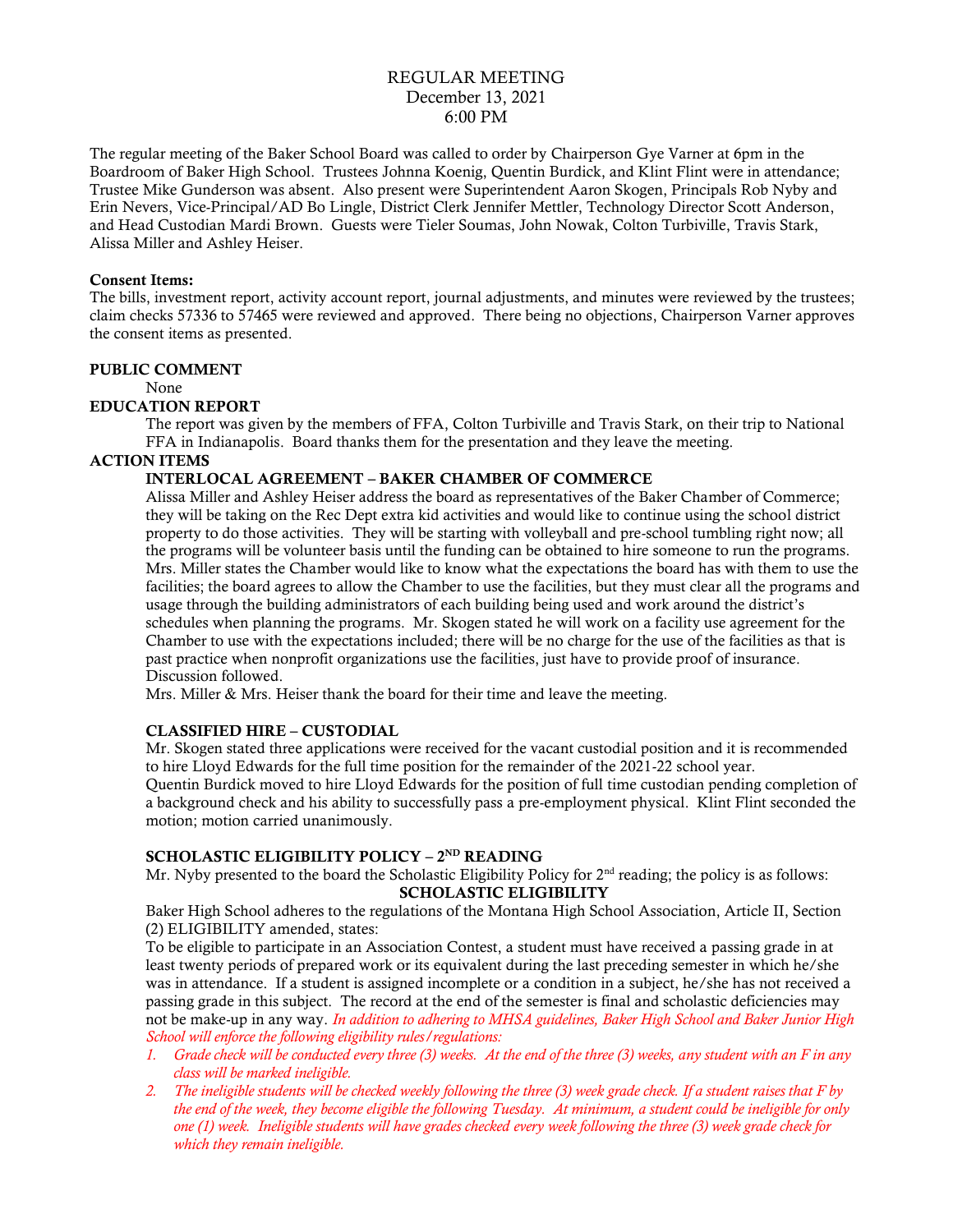- *3. At the end of the first semester, if a student is failing based on second quarter grades the student will be ineligible for ten (10) school days into the second semester.*
- *4. At the end of the 4th quarter, grades will be pulled and if there are any student with an F, these student will be ineligible for ten (10) school days to start the following year.*
- *5. Administration will be in constant communication with teachers regarding students with F's to verify grades.*
- *6. Grades will be pulled on Monday at 3:30pm. Eligibility will run from Tuesday at 8am to the following Tuesday at 8am.*
- *7. A weekly D and F list will also be sent to advisors and coaches Tuesday mornings.*

## Discussion followed.

Klint Flint moved to approve the 2<sup>nd</sup> reading of the Scholastic Eligibility Policy as presented. Johnna Koenig seconded the motion; motion carried unanimously.

## SAFE RETURN TO SCHOOLS & CONTINUITY OF SERVICES PLAN

No changes to the plan at this time.

## REPORTS:

## 1. COMPLEX, Bryan Nevers

# Absent

# 2. MAINTENANCE, Mardi Brown

Public Restroom project has been pushed back to May 1, 2021 start time because of gym usage conflicts. Vent repairs by Baker Metal and roof repairs by Thiel Bros are done for the Rec center.

DEQ water flushing was done on Monday Nov 29th and still working on the water sampling that is required by Dec 31, 2021

Flooring for Longfellow projects is in storage.

Fire Drills for all 3 buildings have been completed.

Nikki Adamson has changed her resignation date to December 31, 2021

# 3. TECHNOLOGY, Scott Anderson

Longfellow Stage: AVI January 6th install date had a conflict with a basketball game. Trying to lock down January 10th-13th otherwise will have to be pushed to later in January.

Complex Network Expansion: Fiber is on site and planned to be run on Wednesday 12/15. Longfellow DVR & Additional Security Camera

Quote requested for a new DVR at Longfellow & additional security camera to cover the HS Gym Entry

Area. All network cable has already been installed and camera install will be completed in-house.

### 4. PRINCIPALS

# a. ELEMENTARY PRINCIPAL, Erin Nevers

Started creating a weekly video of the happenings in the elementary and shared with the board.

# b. HIGH SCHOOL PRINCIPAL, Rob Nyby

### Evaluations

o In classrooms lots

o Enjoying getting the chance to work with teachers

- Regional BPA
	- o Event went smooth and was ran very well by Mr. Anderson and Mrs. Beach
- Curriculum Mapping

o Teachers are working hard on their maps.

- o Another work day on Wednesday with Kim Stanton
- Eligibility Assembly
	- o All school assembly to inform students of changes coming
	- o Handbook signatures from parents and students acknowledging changes

### c. VICE PRINCIPAL/ATHLETIC DIRECTOR, Bo Lingle

Wednesday, December 15- School out at 2:15- PIR Training

Thursday, December 16- Elementary Christmas Concerts

- Lincoln- 10:00 am in Longfellow Gym

- Longfellow- 6:30 pm in Longfellow Gym

Monday, December 20- High School Christmas Concert

- 7:00 pm in Longfellow Gym

Wednesday, December 22- Out at 1:29- Start of Christmas Break

Thursday, December 23- Sunday, January 2- No School